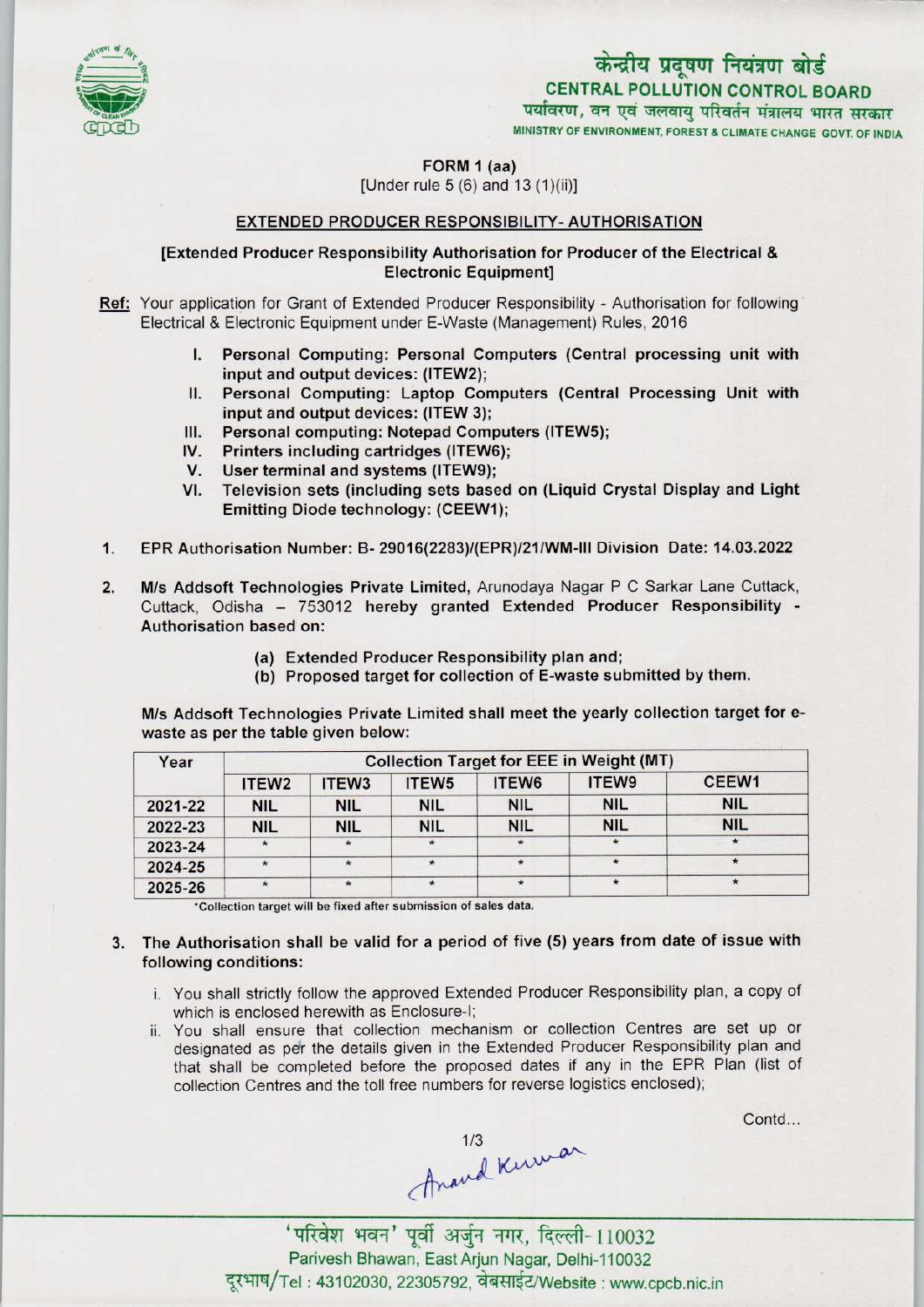

From pre page.....

- iii. You shall ensure that all the collected e-waste is channelized to recycler/dismantler M/s E-waste Recyclers India. Shed No.15, Roz ka Meo Industrial Area , Nuh, Haryana and records shall be maintained at recycler/dismantler and your end;
- iv. You shall maintain records, in Form-2 of these Rules, of e-waste and make such records available for scrutiny by Central Pollution Control Board;
- v. You shall file annual returns in Form-3 to the Central Pollution Control Board on or before 30th day of June following the financial year to which that returns relates.

## vi. General Terms & Conditions of the Authorisation:

- a. The authorisation shall comply with provisions of the Environment (Protection) Act, 1986 and the E-waste (Management) Rules,2016 made there under;
- b.The authorisation or its renewal shall be produced for inspection at the request of an officer authorised by the Central Pollution Control Board;
- c.Any change in the approved Extended Producer Responsibility plan should be informed to Central Pollution Control Board within 15 days on which decision shall be communicated by Central Pollution Control Board within sixty days;
- d. It is the duty of the authorised person to take prior permission of the Central Pollution Control Board to close down any collection centre/points or any other facility which are part of the EPR plan;
- e. An application for the renewal of authorisation shall be made as laid down in subrule (vi) of rule of 13(1) the E- Waste (Management) Rules, 2016;
- f. The Board reserves right to cancel/amend/revoke the authorisation at any time as per the policy of the Board or Government.

### vii. Additional Conditions: -

- a) That the applicant will submit annual sales data along with annual returns;
- b) That the applicant has to ensure that the addresses of collection points provided by them in their EPR Plan are correct and traceable and the collection points/centres are functional;
- c) That the applicant will submit revised application for grant of EPR Authorisation in case of applicant adding/changing PRO or changing its EPR Plan;

Contd...

 $2/3$ frand knews